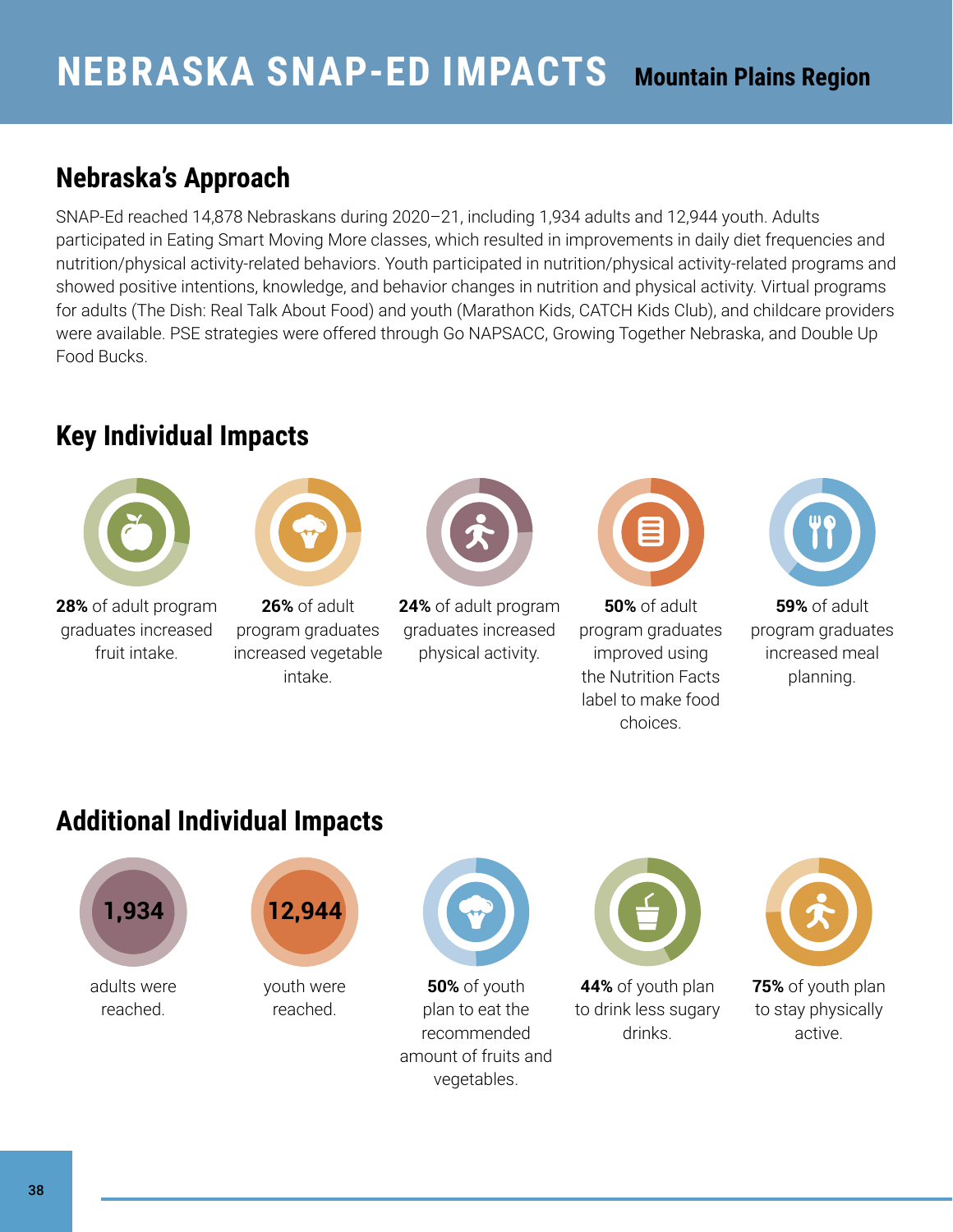





## **Community Impacts**

Nebraska SNAP-Ed works with community-based environmental projects within three main areas. The Nutrition and Physical Activity Self-Assessment for Child Care (Go NAPSACC) project is centered on improving nutrition, physical activity, and infant feeding best practices in early care and education. The Growing Together Nebraska project increases access to fresh fruits and vegetables in food pantries. The Double Up Food Bucks program is focused on food access in Nebraska and helps SNAP participants extend their food resources by purchasing additional SNAP-qualifying foods. SNAP-Ed reached 19,874 Nebraskans through PSE work and an additional 12,782 Nebraskans through indirect education.

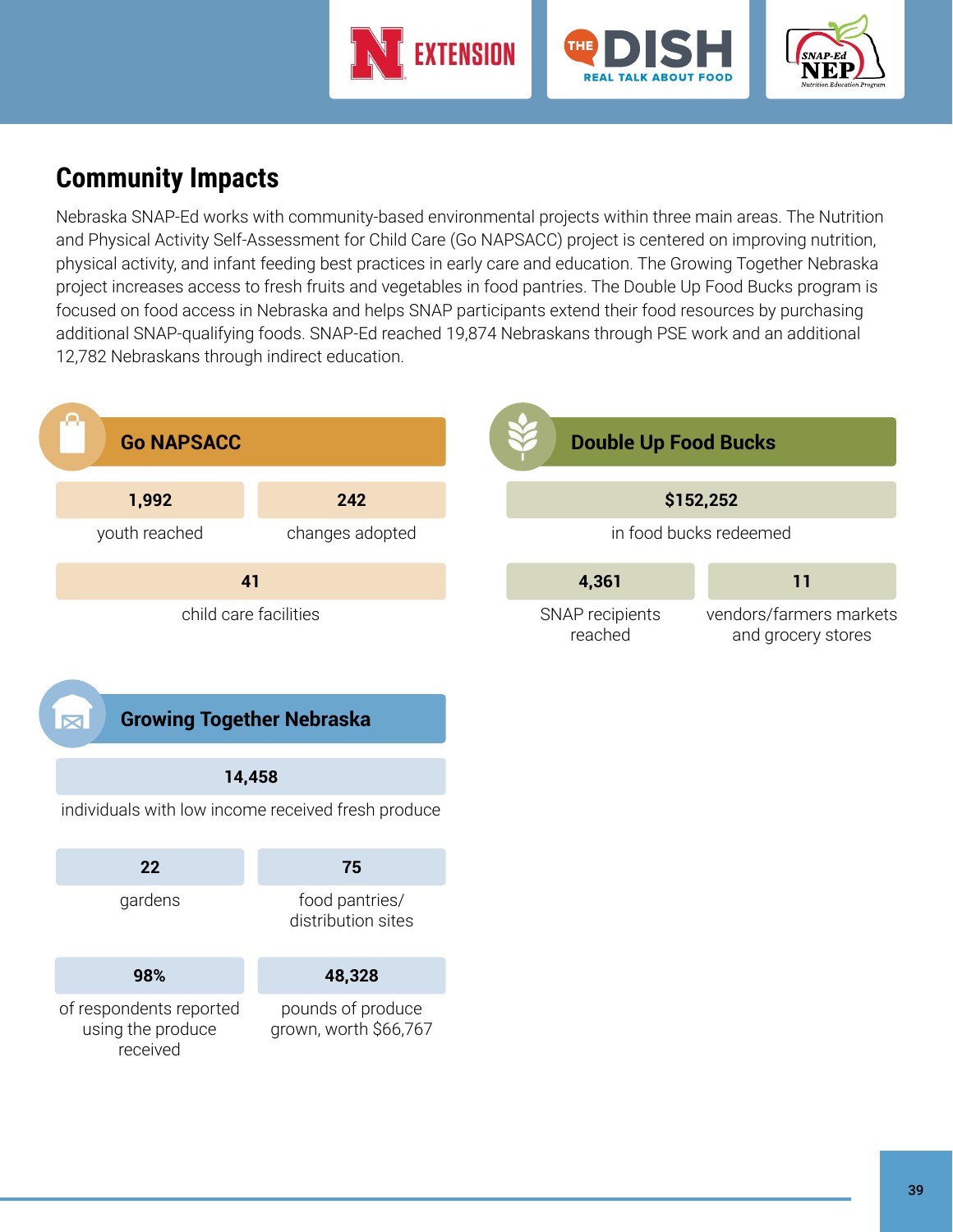# **Other Highlights**

### **State Tribal Impact**



Nebraska continues to progress in work with Native American tribal organizations in the state. We collaborated with the Nebraska Extension Regional Food Systems Team throughout the year on initiatives involving Double Up Food Bucks and Farm to School. SNAP-Ed is also involved in the Well Connected Communities Project. This project involves work with the Ashita Thewathe (Let's Go Outside) Program team and partnering with Nebraska tribal communities in rural and urban areas to help them grow healthy traditional food for the benefit of their families.

### **Success Stories**

### **Double Up Food Bucks: A Win for Families, Farmers, and Communities**

*The Lincoln Mediterranean Market (LMM) was a new Double Up Food Bucks site in Lincoln for 2021. This partnership was created as a result of connections, including a local market within the Arabic community. As a result, materials were translated into Arabic and made available statewide. Within the first month, they distributed nearly \$4,000 worth of Double Up Food Bucks. For most of our locations, that would take months to complete. LMM started selling produce in January of 2021 and saw a large increase in their sales because of the nutrition incentive program.*

*They have a high percentage of customers that receive and use SNAP at their store, making it a perfect fit for Double Up Food Bucks. They currently source 10% of their produce from local farmers and are looking to increase that. Their store is in the heart of downtown, where there is a high concentration of refugees and very limited food access. This partnership is a great opportunity to increase fruit and vegetable consumption and improve food access.*